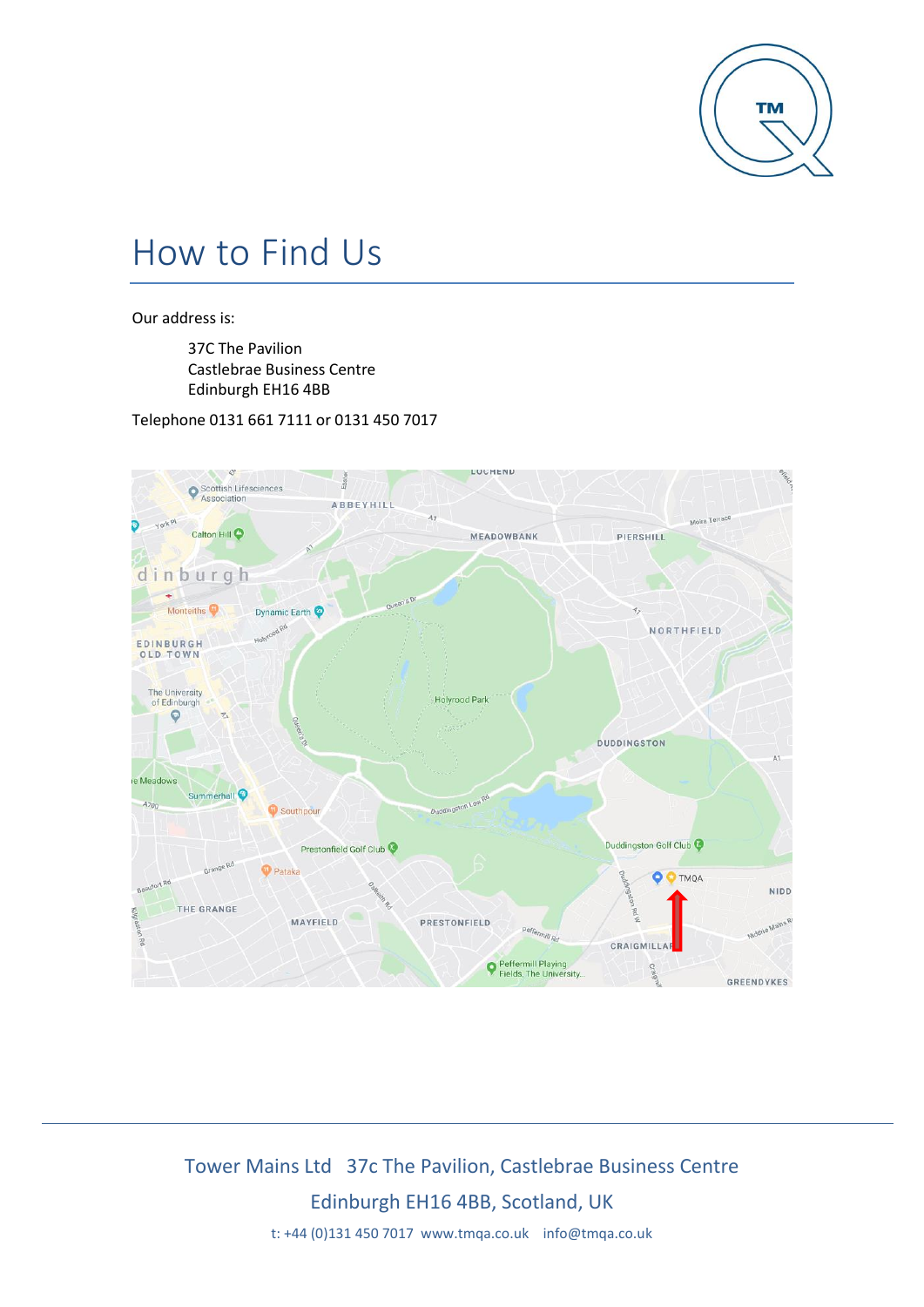

### BY PUBLIC TRANSPORT

#### By Plane

Edinburgh Airport is eleven miles west of our offices.

#### Taxi

In normal traffic conditions, it will take between 30 and 45 minutes to reach us. The most direct and economical route is through the city. There may be times when it is quicker to use the City Bypass but please note that this is a significantly longer distance and the fare can be up to £10 more than the direct route. Fares will be in the region of £30 - £40, depending on traffic.

#### By Train

Edinburgh Waverley is the most convenient station and a taxi from there will cost around £10. Buses (see below) are available from the North Bridge or the Mound, both convenient for the station.

#### Bus

The Number 14 bus from North Bridge (above Waverley Train Station) direction Wauchope Place or Greendykes takes 20 minutes. There are approximately four buses per hour.You should get off the bus at Craigmillar Castle Road and follow the directions below, as if approach from the South or West.

Number 42 (direction Portobello) from the Mound / Hannover Street in the city centre will take you to Peffer Bank, next to the junction of Peffer Place and Duddingston Road West (see directions below). The journey will take about 30 minutes and there are approximately two buses per hour.

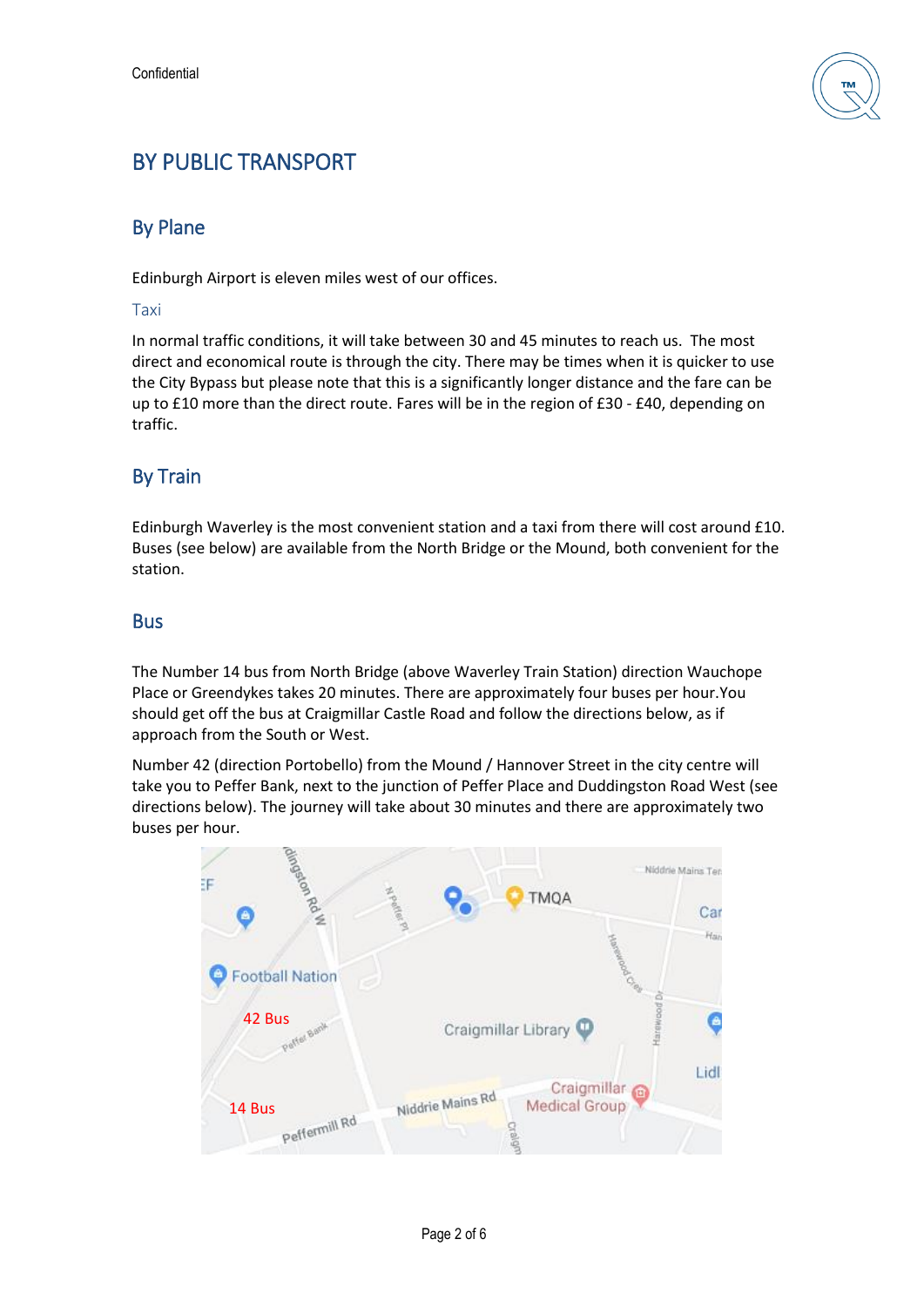

### DRIVING FROM THE SOUTH OR WEST



Leave the City Bypass (A720) at the STRAITON Junction. Follow the A701 North until you reach Cameron Toll shopping centre on your right. Turn right at the traffic lights on the north side of the shopping centre into Lady Road. At the next roundabout, take the second left on to Peffermill Road and proceed to Craigmillar Crossroads. Turn left into Duddingston Road West.

Alternatively, use the Gilmerton or Sheriffhall junctions and head for the new Edinburgh Royal Infirmary. Continue north past the entrances to the Infirmary and after 150 yards turn right into Craigmillar Castle Road. You will reach Craigmillar Crossroads after 1 mile. Cross the junction into Duddingston Road West.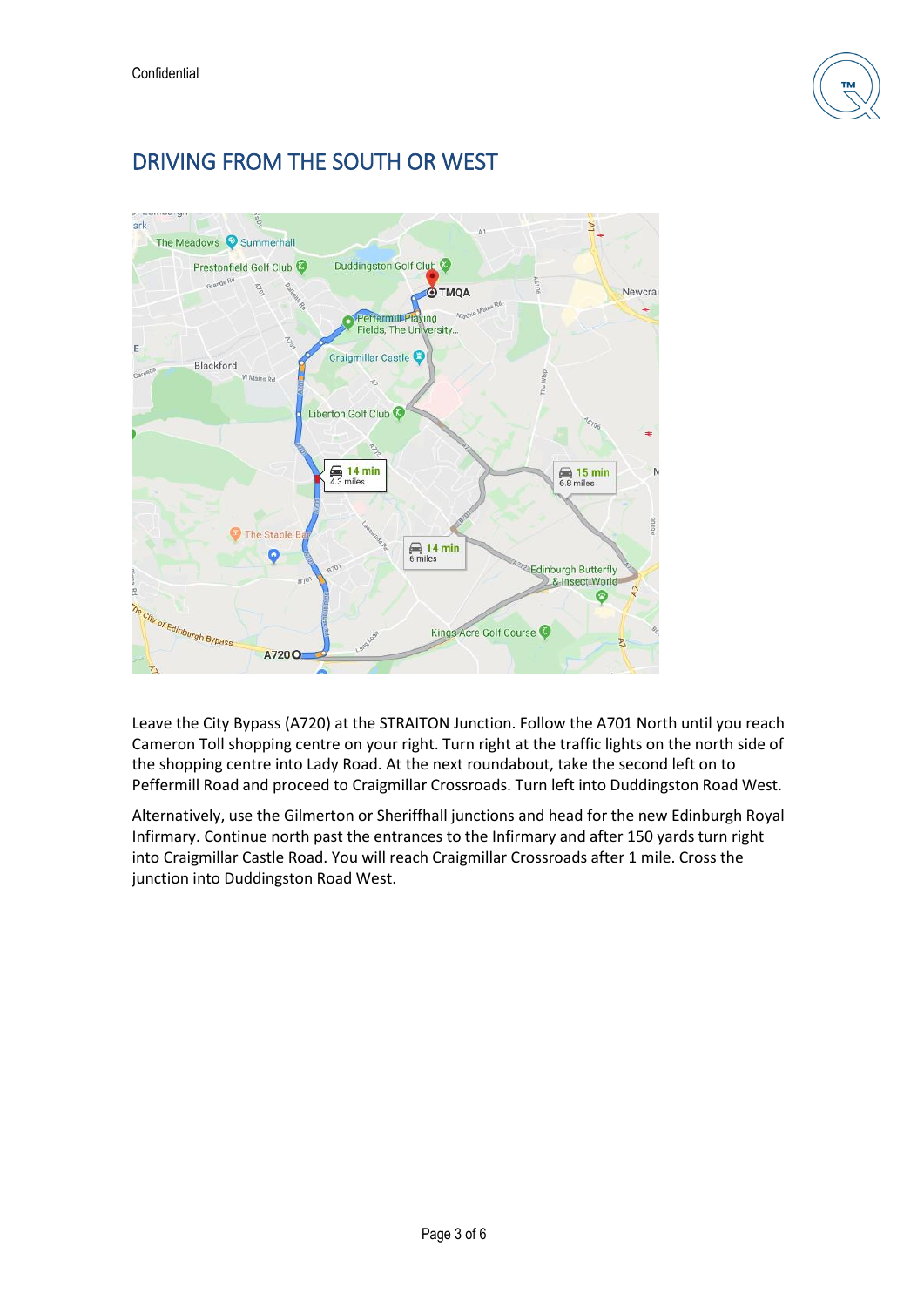

### DRIVING FROM THE EAST



Follow the A1 to the Newcraighall Junction (Fort Kinnaird Retail Park). Keep on Newcraighall Road (note that it involves a right turn at the second roundabout, adjacent to Tony Macaroni's restaurant). Continue along Niddrie Mains Road to Craigmillar Crossroads, passing the new Library on your right. Turn right into Duddingston Road West.

*(Please note – this can be a very congested route and you should allow 15 minutes from Newcraighall.)*

### DRIVING FROM THE NORTH

You have three choices:

- 1. Proceed south from North Bridge (A701) until you reach Cameron Toll and proceed as from the South or West above.
- 2. Follow the A1 from the city centre and turn right at the junction with Duddingston Road West. Follow Duddingston Road West past the entrance to Duddingston Golf Course and turn left into Peffer Place just after crossing the bridge.
- 3. Enter Holyrood Park at the Commonwealth Pool / Pollock Halls entrance and turn right at the first roundabout to enter Duddingston Low Road. At the end of the road, after going through Duddingston Village, turn right onto Duddingston Road West. Follow Duddingston Road West past the entrance to Duddingston Golf Course and turn left into Peffer Place just after crossing the bridge.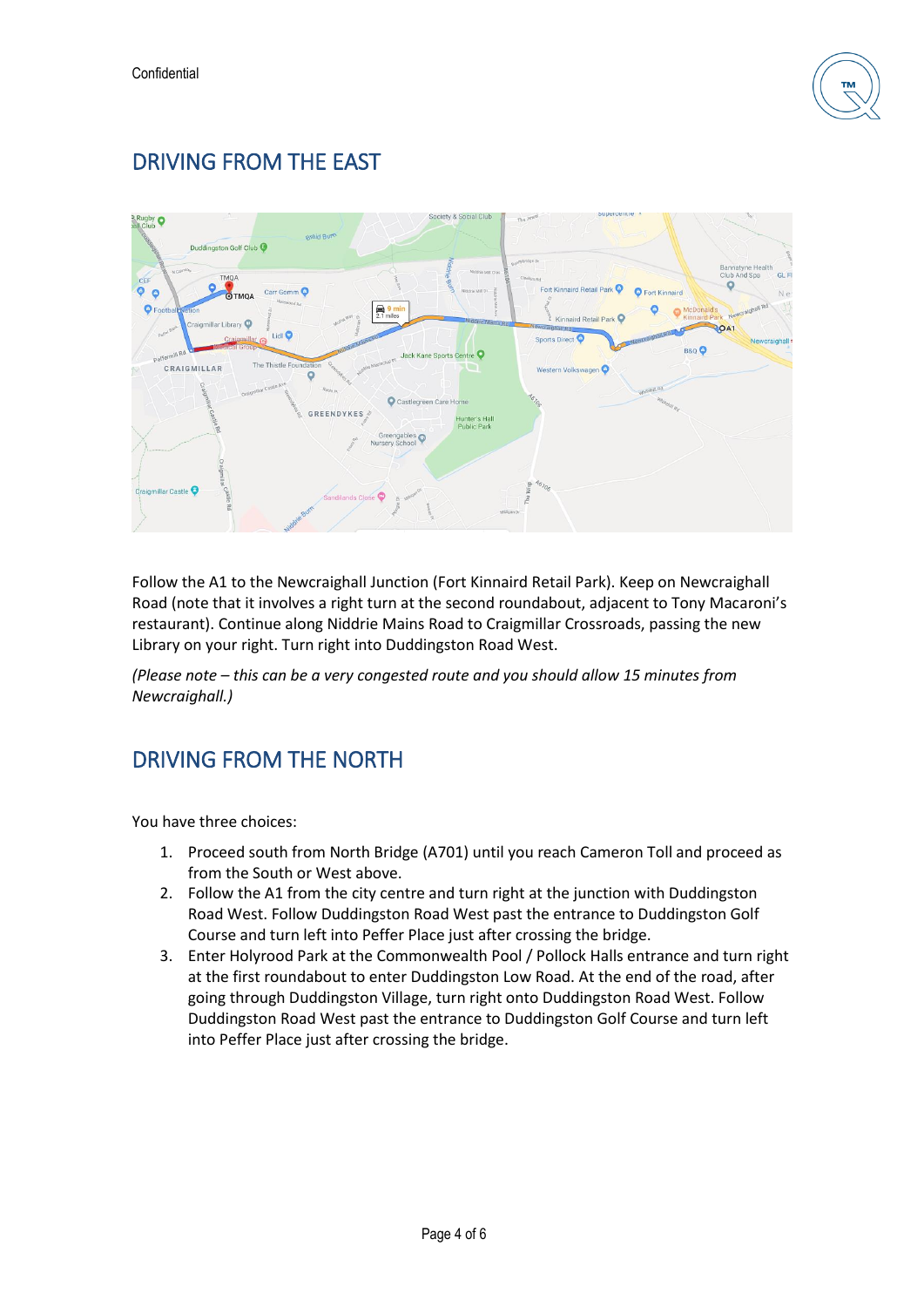

### FROM CRAIGMILLAR CROSSROADS



At Craigmillar Crossroads, go NORTH on to Duddingston Road West. After 200 yards, turn right on to Peffer Place (Oman's Bar is on the corner). Castlebrae Business Centre is 350 yards on your right.



View north on Duddingston Road West Right turn into Peffer Place

If you are coming from the north, it is a left turn into Peffer Place.